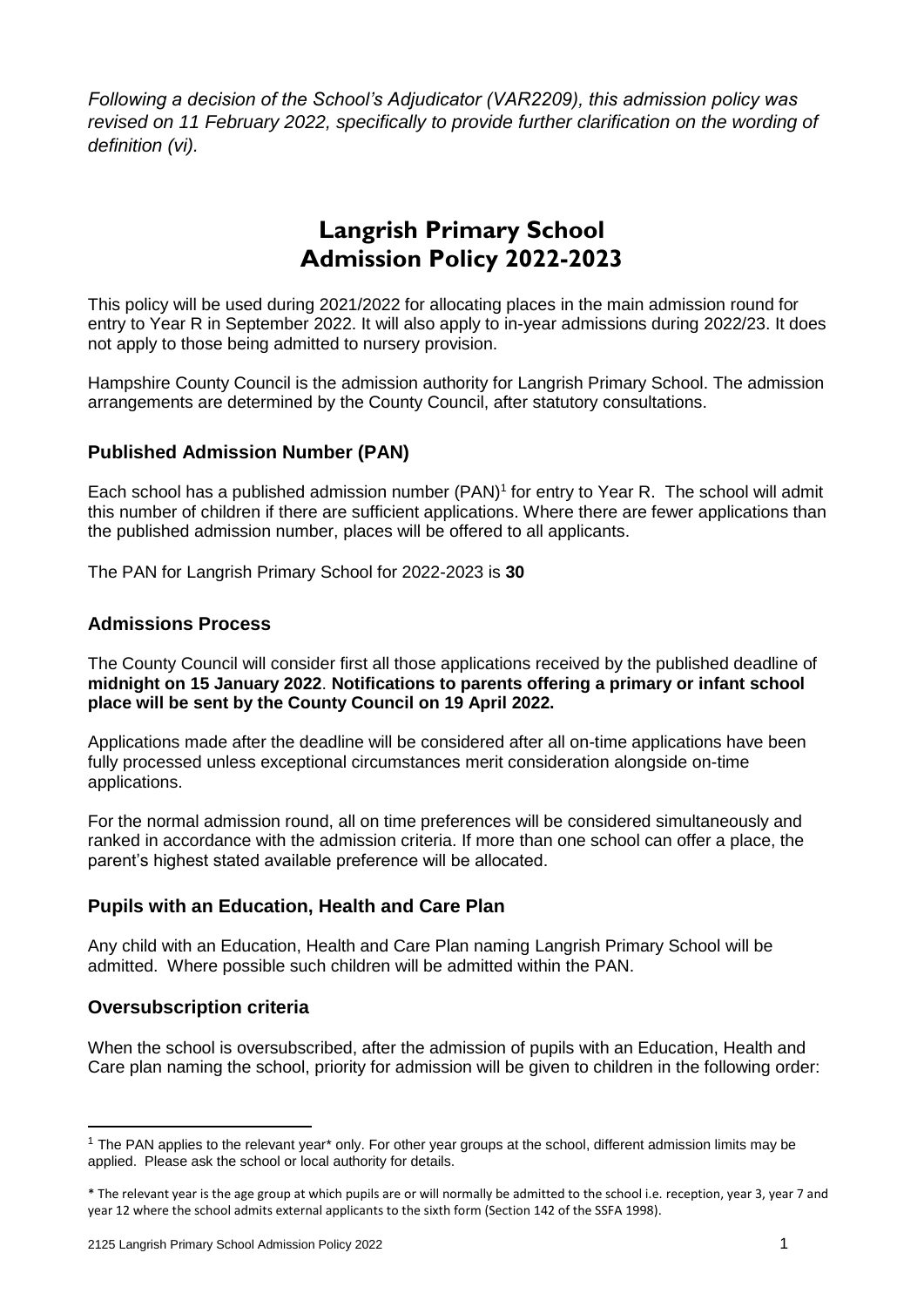1. Looked after children or children who were previously looked after *(see definition i).* 

2. (For applications in the normal admission round only) Children or families with an exceptional medical and/or social need *(see definition ii)*. Supporting evidence from a professional is required such as a doctor and/or consultant for medical needs or a social worker, health visitor, housing officer, the police or probation officer for social needs. This evidence must confirm the child or family's medical or social need and why that need(s) makes it essential that the child attends Langrish Primary School rather than any other. If evidence is not submitted by the application deadline, the medical and/or social need cannot be considered.

3. Children of staff *(see definition iii)* who have, (1) been employed at Langrish Primary School for two or more years at the time at which the application for admission to the school is made, or (2) have been recruited to fill a vacant post for which there is a demonstrable skill shortage.

4. Children living **in** the catchment area *(see definition iv)* of Langrish Primary School who at the time of application have a sibling *(see definition v)* on the roll of Langrish Primary School who will still be on roll at the time of admission. [See 6 for additional children who may be considered under this criterion.]

5. Other children living **in** the catchment area of Langrish Primary School*.*

6. Children living **out** of the catchment area of Langrish Primary School who at the time of application have a sibling *(see definition v)* on the roll of Langrish Primary School who will still be on roll at the time of admission. [Where a sibling was allocated a place at Langrish Primary School in the normal admission round in a previous year because the child was displaced *(see definition vi)* from the catchment school for their address, the application will be considered under 4, above, subject to the siblings still living in the catchment area for the school from which they were displaced. In future normal admissions rounds a younger sibling will be considered to have been displaced where they were allocated a place at Langrish Primary School under this criterion as a consequence of their elder sibling's displacement and are still living in the catchment area for the school from which they were displaced].

7. Other children.

# *Definitions*

(i) Looked after children are defined as those who are (a) in the care of a local authority, or (b) being provided with accommodation by a local authority in the exercise of their social services functions (see the definition in section 22(1) of the Children Act 1989). Previously looked after children are those who were looked after but immediately after being looked after became subject to an adoption order, child arrangements order, or special guardianship order. An adoption order is an order under section 46 of the Adoption and Children Act 2002 or section 12 of the Adoption Act 1976. Child arrangements orders are defined in section 8 of the Children Act 1989, as amended by section 12 of the Children and Families Act 2014. Child arrangements orders replace residence orders and any residence order in force prior to 22 April 2014 is deemed to be a child arrangements order. Section 14A of the Children Act 1989 defines a 'special guardianship order' as an order appointing one or more individuals to be a child's special guardian (or special guardians). Previously looked after children also includes those who appear (to the admission authority) to have been in state care outside of England and ceased to be in state care as a result of being adopted. A child is regarded as having been in state care outside of England if they were in the care of or were accommodated by a public authority, a religious organisation, or any other provider of care whose sole or main purpose is to benefit society.

(ii) Applicants will only be considered under this criterion if on the application form (online or paper) they have ticked the appropriate box explicitly indicating that they wish for their application to be considered under medical / social need. 'Medical need' does not include mild medical conditions, such as asthma or allergies. 'Social need' does not include a parent's wish that a child attends the school because of a child's aptitude or ability or because their friends attend the school or because of routine childminding arrangements. Priority will be given to those children whose evidence establishes that they have a demonstrable and significant need to attend a particular school. Equally this priority will apply to children whose evidence establishes that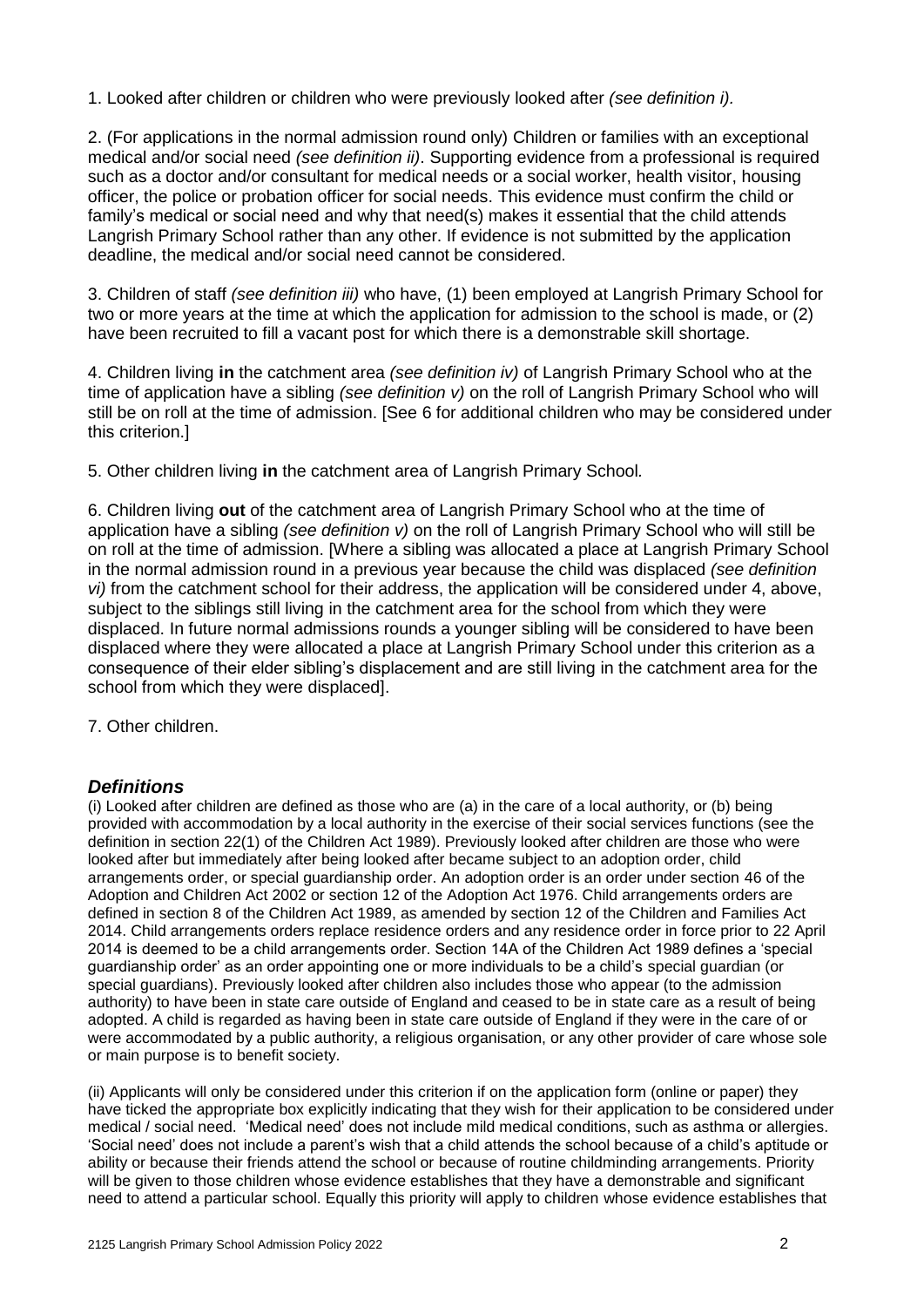a family member's physical or mental health or social needs mean that they have a demonstrable and significant need to attend a particular school. Evidence must confirm the circumstances of the case and must set out why the child should attend a particular school and why no other school could meet the child's needs. Providing evidence does not guarantee that a child will be given priority at a particular school and in each case a decision will be made based on the merits of the case and whether the evidence demonstrates that a placement should be made at one particular school above any other.

(iii) 'Staff' includes all those on the payroll of Langrish Primary School who (specific to clause (1)) have been an employee continuously for two years at the time of application. 'Children of staff' refers to situations where the staff member is the natural parent, the legal guardian or a resident step parent.

(iv) A map of the school's catchment area is available on the school's details page of the Hampshire County Council website [www.hants.gov.uk/educationandlearning/findaschool.](http://www.hants.gov.uk/educationandlearning/findaschool)

(v) 'Sibling' refers to brother or sister, half brother or half sister, adoptive brother or adoptive sister, foster brother or foster sister, step brother or step sister living as one family unit at the same address. It will also be applied to situations where a full, half or adopted brother or sister are living at separate addresses. Criteria 4 and 6 include children who at the time of application have a sibling for whom the offer of a place at Langrish Primary School has been accepted, even if the sibling is not yet attending.

(vi) 'Displaced' refers to a child who was refused a place at the catchment school in the normal admissions round having named it in the application and was not offered a higher named preference school. To identify the child's catchment school please use [https://maps.hants.gov.uk/SchoolCatchmentAreaFinder.](https://maps.hants.gov.uk/SchoolCatchmentAreaFinder/) Note that some addresses are in catchment for more than one school and in this case, 'displaced' refers to a child who was refused a place at any of their catchment schools.

### **Tie-breaker**

If the school is oversubscribed from within any of the above categories, straight line distance will be used to prioritise applications; applicants living nearer the school have priority. Distances will be measured from the Ordnance Survey home address point to the school address point using Hampshire County Council's Geographic Information Systems (GIS). Distances to multiple dwellings will give priority to the ground floor over the first floor and so on. On individual floors, distances will be measured to the stairs leading to the communal entrance. Where two or more applicants are equidistant, random allocation will be used to allocate the place. An explanation of the random allocation procedure is available on the County website.

# **Additional Information**

#### **Permanent Residence**

The child's permanent residence is where they live, normally including weekends and during school holidays as well as during the week, and should be used for the application. The permanent address of children who spend part of their week with one parent and part with the other, at different addresses, will be the address at which they spend most of their time.

#### **Multiple births**

Where a twin or child from a multiple birth is offered the last place available within the PAN, any further twin or child of the same multiple birth will also be offered a place, if the parents so wish, even though this may raise the number in the year group above the school's PAN.

#### **Fair Access placements by the local authority**

Outside the normal admission round, it may sometimes be necessary for a pupil to be placed by the local authority, or a local placement panel acting on behalf of the authority, in a particular school even if there is a waiting list for admission. Such placements will be made in accordance with Hampshire County Council's Fair Access Protocol. The Protocol is based on legislation and government guidance.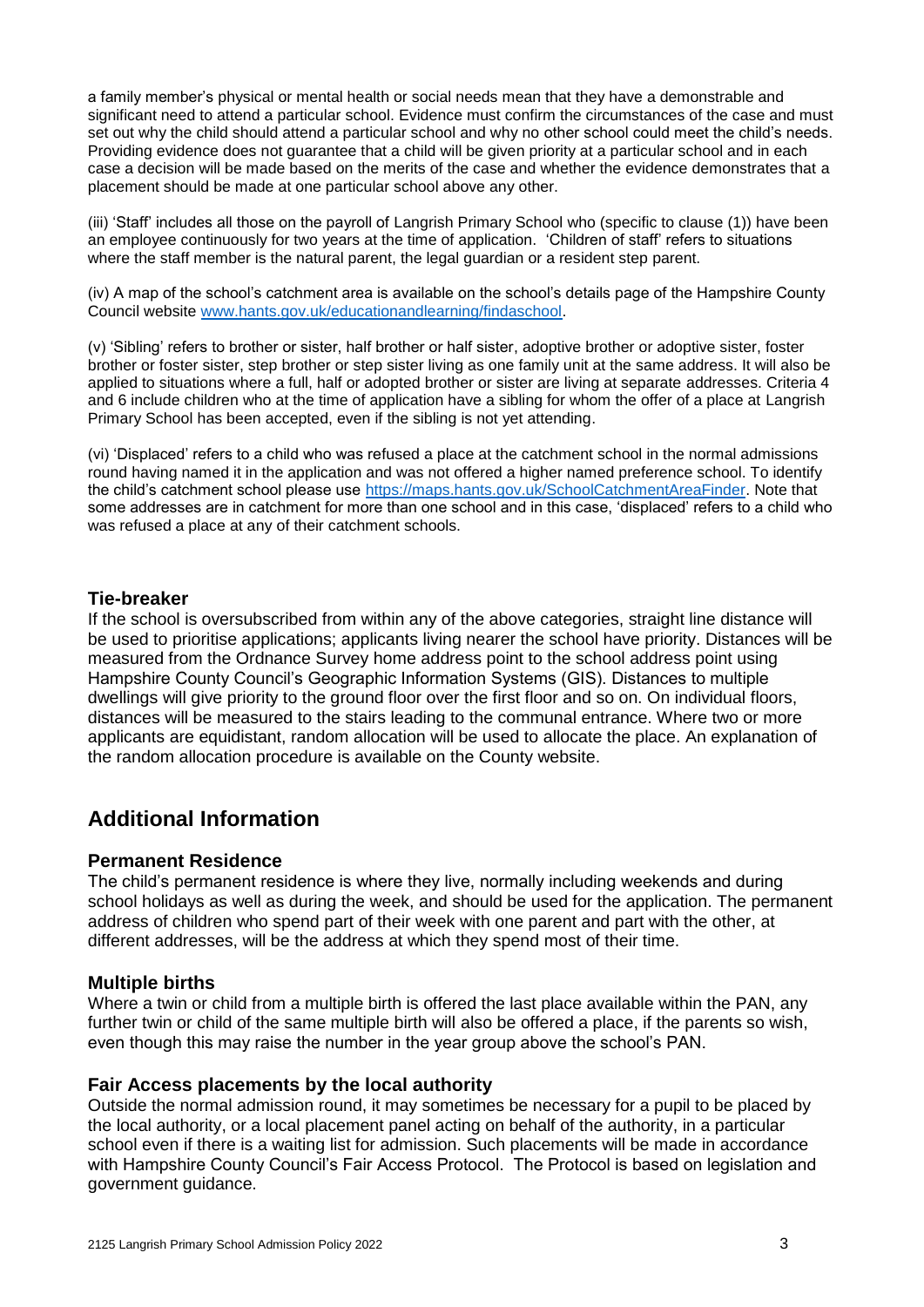### **Waiting lists**

Waiting lists will be established for each year group where more applications are received than places available. For main round admissions to Year R, the waiting list will be maintained centrally by the local authority until 31 August 2022. At all other times, and for other year groups, waiting lists will be operated by schools on behalf of the local authority.

Any places that become available will be offered to the child at the top of the list on the day the place became available. The waiting list is ordered according to the criteria of the admission policy with no account being taken of the length of time on the waiting list or any priority order expressed as part of the main admission round. Fair Access admissions and school closure arrangements will take priority over the waiting list.

The waiting list will be reviewed and revised –

- each time a child is added to, or removed from, the waiting list;
- when a child's changed circumstances affect their priority;

For entry to Year R, the waiting list will remain open until 31 August 2023, at which point all names will be removed. For all other year groups, waiting lists will remain open until 31 August of each year. Parents who want their child to be considered for a place at the school in the following school year must submit a new in-year application in the August preceding the new school year. Schools will send a decision letter within the first 10 days of the new term.

### **Starting school**

Pupils born between 1 September 2017 and 31 August 2018 (inclusive) are entitled to full-time schooling from September 2022. Parents can choose to defer their child's admission until later in the school year (but not beyond the start of the term after they reach compulsory school age). Children can also attend part-time until they reach compulsory school age. Parents must discuss their child's starting arrangements with the school once an offer has been secured.

Children with birthdays between:

- 1 September and 31 December 2017 (inclusive) reach compulsory school age on 31 December 2022, at the start of the spring term 2023.
- 1 January and 31 March 2018 (inclusive) reach compulsory school age on 31 March 2023, at the start of the summer term 2023.
- 1 April and 31 August 2018 (inclusive) reach compulsory school age on 31 August 2023, at the start of the new school year in September 2023.

Parents of summer born children (those born between 1 April and 31 August) who are particularly concerned about their child's readiness for school can request to delay their child's entry to Year R for an entire school year until September 2023. This is called decelerated admission. In making such a request, parents would be expected to state clearly why they felt decelerated admission to Year R was in their child's best interests. It is recommended that parents considering such a request contact the local authority in the autumn term 2021 to ensure that an informed decision is made. Guidance on decelerated admission for summer born children, including how to make a request, is available on the County website at [www.hants.gov.uk/ad-summerborn.](http://www.hants.gov.uk/ad-summerborn)

### **Admission of children outside their normal age group**

Parents may request that their child is admitted outside their normal age group. To do so, parents should include a request with their application, specifying why admission outside the normal age group is being requested and which year group they wish their child to be admitted. Decisions will be made based on the circumstances of the case and in the best interests of the child.

### **School Closures**

In the event of a school closure, pupils from the closing school may be given priority for any school nominated as the receiving school. Specific arrangements will be determined by the Local